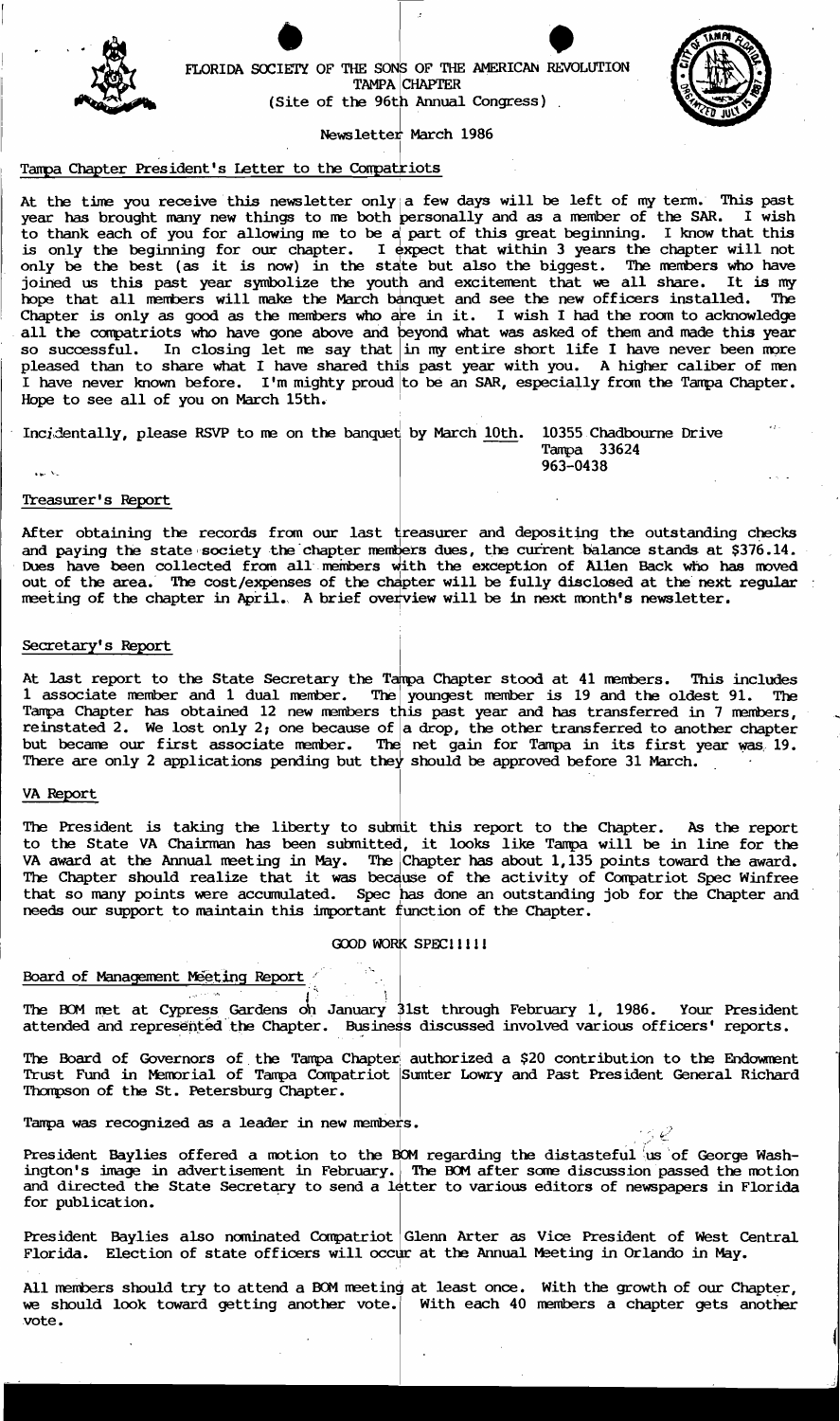# $\int_0^{\int_0^1 \frac{1}{\sqrt{t}}} \frac{dx}{t}$  . We last Meeting

This was in conjunction with the Clearwater Chapter at the GEORGE WASHINGTON'S BIRTHDAY LUNCHEON it sponsored. Approximately 100  $p_{\text{e}}$ ople - SARs, DARs and guests - attended, including 10 from the Tampa Chapter. The Clearwater Chapter presented a Bunker Hill flag to the Junior ROTC of the Countryside High School through its Colonel Twait. A very interesting talk was given by Rear Admiral William Schwob, USCG (Ret) on the early years of the United States Coast Guard. Most people don't realize that Washington was very personally involved in commissioning the first 10 Captains of the Revenue Cutters which were the first ships of what is now called the Coast Guard. Alexander Hamilton, our first Secretary of Treasury, suggested the Revenue Cutters to collect duties from shippers, as part of the way to raise funds to finance the new government. To American shippers, who had been smuggling for years, this was about as popular as a skunk at a lawn party. Very determined and resourceful .Captains Jiad to be selected to coomand the Cutters to enforce the duty regulations. When, in 1790, this was done, Washington personally knew most of those first ten Captains, if not all.

Bob Baylies spoke briefly regarding the progress the Tampa Chapter was making and invited all to our installation/awards banquet on March 15th. Vice President Al Snapp of the West Central Region will preside at the banquet.

# The Endowment Trust Fund

Little, if anything, has been said at the Tampa Chapter meetings thusfar regarding this Fund. Starting on page 23 of the last THE FLORIDA PATRIOT there is much detail about Starting on page 23 of the last THE FLORIDA PATRIOT there is much detail about it. For those who may not yet have heard of the Fund, the Trustees "have the duty to receive and invest money or other property donated to the EDT for patriotic, historical, educational and charitable purposes". This is the fund to which the Chapter contributed \$20 as mentioned above. Keep in mind when you want to make a contribution in memory of someone or for any other reason including tax and estate planning. The Trust Fund is a tax-exempt Trust Fund under appropriate sections of the 1954 Internal Revenue Code.

### The 96th Annual Congress

June 7th will be here on June 7th!!! Chdirman Twiggs still could use a lot of on-thescene help. Let Bob Baylies know immediately that you can lend a hand or whatever. See above where and how you can contact him.

### The CAR

Don't forget that the Chapter wants to win the award for the most State Promoters of the CAR at the May (not April as last month's newsletter said) Annual Meeting of the FLSAR. Send your check for at least \$4 to President Bob or have it ready when you see him at the banquet.

#### New Members and Transferees

A . wann welcome to Cecil Samual Beauregard, Jr., Charles Carroll Bearss, Herbert Preston. Mason, Jr., Austin Elwood Showers, and Paul Weaver.

I

TAMPA CHAPTER SONS OF THE AMERICAN REVOLUTION EDITO? - 5211 NEPTUNE WAY TAMPA, FLORIDA 33609 (813) 879-3655

PM FEB 28 986

|  | æ.                   |
|--|----------------------|
|  | Veterans World War I |
|  |                      |
|  |                      |
|  |                      |
|  |                      |
|  | $\sqrt{322}$         |

Washburn James E. 5211 Neptune Way Tampa Fl. 33609'

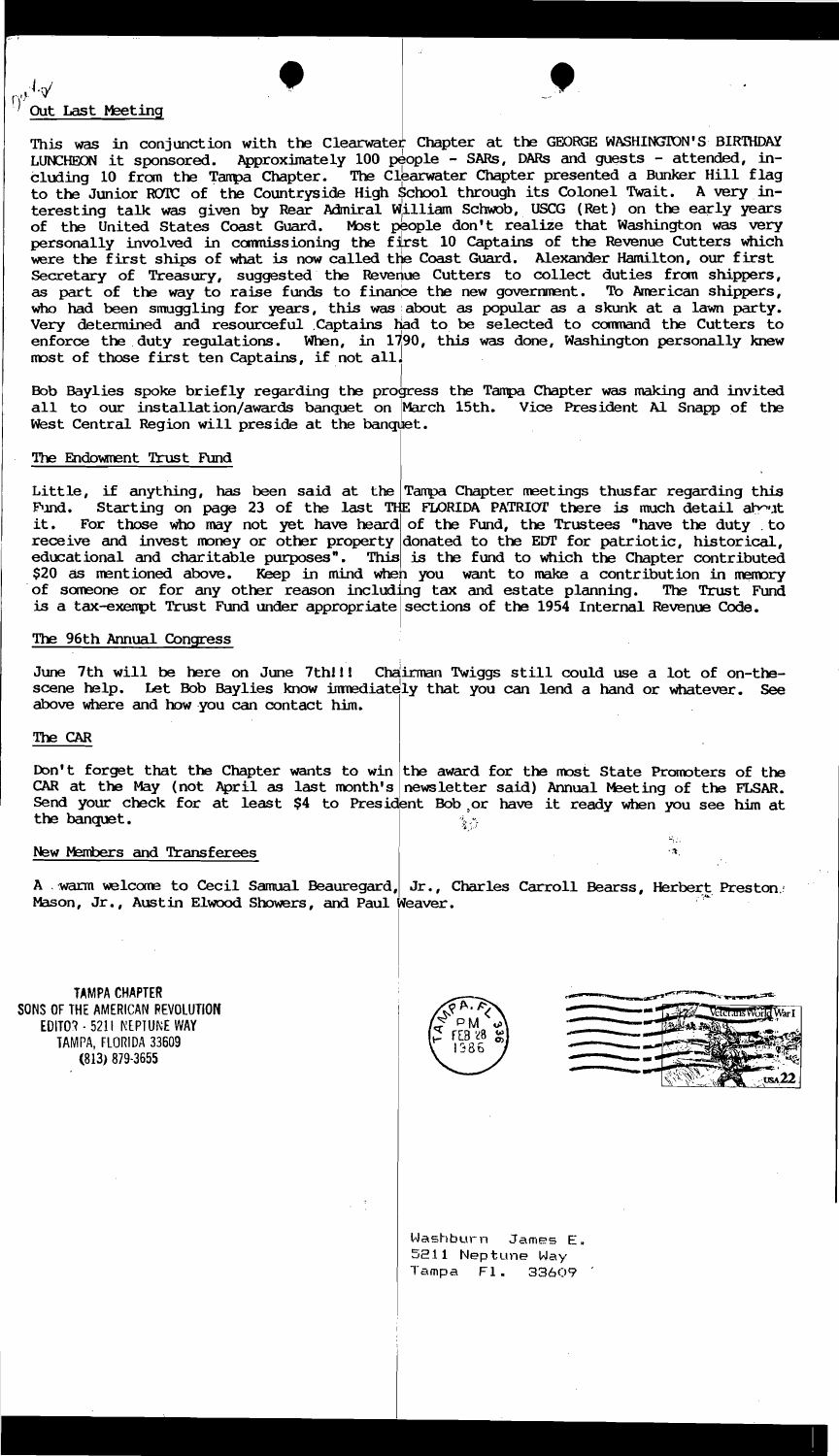



 $#1$  - Gen. Albert J. Twiggs, Chairman of the 96th Annual Congress addresses the Compatriots on one of his two visits to the Tampa Chapter.

#2 - Matt Pringle, resident<br>of the Florida CAR addresses the Compatriots under the watchful eyes of CAR members Scott and Kristin Hair at the October meeting of the Tampa Chapter.





 $\mathcal{L}^{(1)}$ 

 $\sim 15\,\mu$ 

#3 - Also at the October meeting President Bob Baylies installed Herbert Haager as a new Compatriot.

 $\mathcal{A}_k$  ,  $\mathcal{A}_k$ 

 $J_{\rm d}$